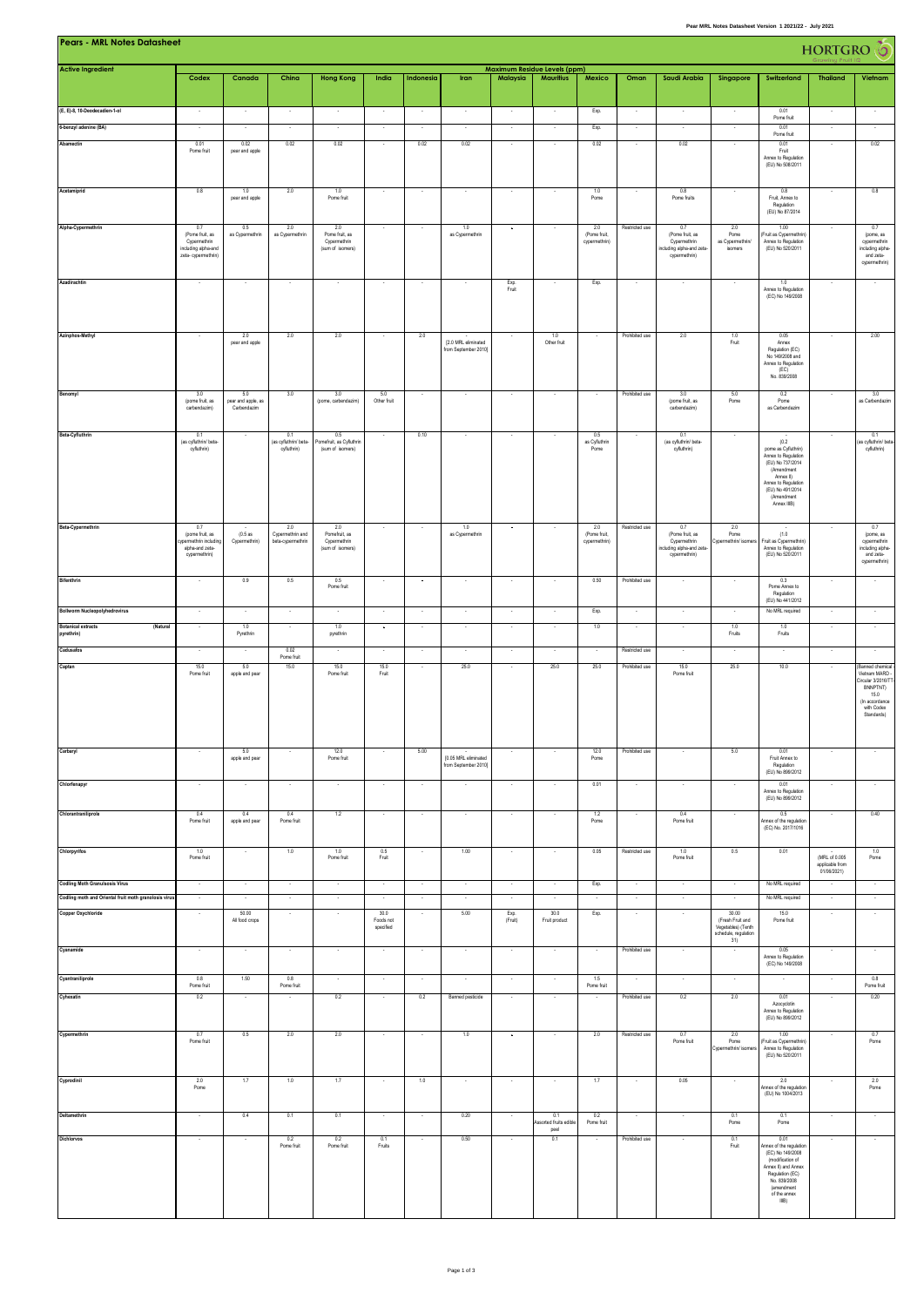| Pears - MRL Notes Datasheet<br><b>HORTGRO</b> O<br><b>Maximum Residue Levels (ppm)</b> |                                             |                                        |                                                   |                                               |                                     |                          |                          |                          |                          |                               |                          |                                                |                          |                                                                                                                                                           |                                          |                                                       |
|----------------------------------------------------------------------------------------|---------------------------------------------|----------------------------------------|---------------------------------------------------|-----------------------------------------------|-------------------------------------|--------------------------|--------------------------|--------------------------|--------------------------|-------------------------------|--------------------------|------------------------------------------------|--------------------------|-----------------------------------------------------------------------------------------------------------------------------------------------------------|------------------------------------------|-------------------------------------------------------|
| <b>Active Ingredient</b>                                                               | Codex                                       | Canada                                 | China                                             | <b>Hong Kong</b>                              | India                               | Indonesia                | Iran                     | Malaysia                 | <b>Mauritius</b>         | Mexico                        | Oman                     | Saudi Arabia                                   | Singapore                | Switzerland                                                                                                                                               | <b>Thailand</b>                          | Vietnam                                               |
|                                                                                        |                                             |                                        |                                                   |                                               |                                     |                          |                          |                          |                          |                               |                          |                                                |                          |                                                                                                                                                           |                                          |                                                       |
| Didecyldimethylammonium chloride                                                       |                                             |                                        |                                                   |                                               | $\overline{\phantom{a}}$            |                          |                          |                          | $\overline{\phantom{a}}$ | $\overline{\phantom{a}}$      | $\overline{\phantom{a}}$ |                                                |                          | 0.1<br>Fruit, Annex of the<br>regulation<br>(EU) No 500/2013                                                                                              |                                          |                                                       |
| Difenoconazole                                                                         | 4.0<br>Pome fruit                           | 5.0<br>Pome fruit                      | 0.5                                               | 1.0<br>Pome fruit                             |                                     |                          |                          |                          |                          | 5.0                           |                          | 0.5<br>Pome fruit                              |                          | 0.5<br>Annex to Regulation<br>(EU) No 834/2013                                                                                                            |                                          | 0.8<br>Pome                                           |
| Diphenylamine                                                                          | 5.0                                         |                                        | 5.0                                               | 7.0                                           | $\overline{\phantom{a}}$            | 5.0                      |                          |                          | $\overline{\phantom{a}}$ | 5.0                           |                          | 5.0                                            | 5.0                      | 0.1<br>Annex to Regulation<br>(EU) No 772/2013                                                                                                            |                                          | 5.0                                                   |
| Dithianon                                                                              | 1.0<br>Pome fruit                           | 8.0                                    | 2.0                                               | 5.0<br>Pome fruit                             |                                     |                          |                          |                          |                          | 5.0                           |                          | 5.0<br>Pome fruit                              |                          | 0.3<br>Pome fruit                                                                                                                                         |                                          | 1.0<br>Pome fruit                                     |
| <b>Dodine</b>                                                                          | 5.0<br>Pome fruit                           | 5.0<br>apple and pear                  | 5.0                                               | 5.0<br>Pome fruit                             | $\sim$                              | $\sim$                   | 5.00                     |                          | 5.0                      | 5.0                           |                          | 5.0<br>Pome fruit                              | 5.0                      | 0.9<br>Pome fruit                                                                                                                                         |                                          | 5.0<br>Pome fruit                                     |
| <b>Emamectin benzoate</b>                                                              | 0.02<br>Pome fruit                          |                                        | 0.02                                              | 0.025                                         | $\epsilon$                          |                          | $\overline{\phantom{a}}$ |                          | $\sim$                   | 0.025                         |                          | 0.02<br>Pome fruit                             | $\overline{\phantom{a}}$ | 0.02<br>Fruit, Annex to<br>Regulation<br>(EU) No 293/2013                                                                                                 |                                          | 0.02                                                  |
| Esfenvalerate                                                                          |                                             |                                        | 1.00                                              | 1.0                                           | ×                                   |                          | 2.0<br>as Fenvalerate    |                          |                          | 1.00                          |                          |                                                |                          | 0.1<br>As ferwalerate, Annex<br>to Regulation<br>(EU) No 491/2014                                                                                         |                                          |                                                       |
| Etoxazole                                                                              | 0.07<br>Pome fruit                          | 0.2<br>apple and pear                  | 0.07<br>Pome fruit                                | 0.2<br>Pome fruit                             | $\cdot$                             |                          | $\sim$                   |                          | $\sim$                   | 0.2<br>Pome                   |                          | 0.07<br>Pome fruit                             |                          | 0.07<br>Annex to Regulation<br>(EU) No 834/2013<br>(amendment of Annex<br>II) and Annex to<br>Regulation (EU) No<br>293/2013 (amendment<br>to Annex IIIB) | $\cdot$                                  | 0.07                                                  |
| Fenazaquin                                                                             | $\sim$                                      | $\sim$                                 | $\sim$                                            | $\sim$                                        | $\sim$                              | $\sim$                   | $\sim$                   | $\sim$                   | $\sim$                   | 0.6<br>Pome fruit             | $\sim$                   | $\sim$                                         | $\cdot$                  | 0.2<br>$\sf Pome$                                                                                                                                         | $\sim$                                   | $\sim$                                                |
| Fenbuconazole                                                                          | 0.5<br>Pome fruit                           |                                        | 0.1<br>Pome fruit                                 | 0.1<br>Pome fruit                             |                                     |                          |                          |                          |                          |                               |                          | 0.5<br>Pome fruit                              |                          | 0.5<br>Annex to Regulation<br>(EU) No 491/2014                                                                                                            |                                          | 0.5<br>Pome fruit                                     |
| Fenoxycarb                                                                             | $\sim$                                      |                                        |                                                   |                                               | ×                                   |                          | ÷.                       |                          | $\cdot$                  | $\sim$                        |                          | ×                                              |                          | 1.0<br>Annex to Regulation<br>(EC) No 149/2008                                                                                                            | ÷.                                       |                                                       |
| Fenpyroximate<br>Fludioxonil                                                           | 0.2<br>5.0<br>Pome fruit                    | 0.3<br>5.0                             | 0.3<br>Pome fruit<br>5.0<br>Pome fruit            | 0.3<br>Pome fruit<br>0.7                      |                                     |                          | 0.4                      |                          |                          | 0.3<br>Pome fruit<br>5.0      |                          | 0.3<br>Pome fruit<br>5.0<br>Pome fruit         |                          | 0.2<br>5.0<br>Annex to Regulation                                                                                                                         |                                          | 0.3<br>5.0<br>Pome fruit                              |
| Flufenoxuron                                                                           | ÷.                                          | 1.0                                    | 1.0                                               | 0.5                                           | ÷.                                  |                          |                          |                          |                          | (pome)<br>0.5                 |                          |                                                |                          | (EU) No 79/2014<br>0.5                                                                                                                                    |                                          |                                                       |
|                                                                                        |                                             |                                        |                                                   |                                               |                                     |                          |                          |                          |                          |                               |                          |                                                |                          | Annex to Regulation<br>(EC) No 1050/2009                                                                                                                  |                                          |                                                       |
| Fluopyram                                                                              | 0.5<br>Pome fruit                           | 0.8                                    | 0.5<br>Pome fruit                                 |                                               |                                     |                          |                          |                          |                          | 0.80                          |                          | 0.5<br>Pome fruit                              |                          | 0.5<br>Annex to Regulation<br>(EU) No 491/2014                                                                                                            |                                          | 0.5<br>Pome                                           |
| Flusilazole                                                                            | 0.3<br>Pome fruit                           |                                        | 0.2                                               | 0.3<br>Pome fruit                             | $\cdot$                             |                          |                          |                          | $\cdot$                  | $\cdot$                       |                          | 0.3<br>Pome fruit                              |                          | 0.10<br>Pome fruit                                                                                                                                        |                                          | 0.3<br>Pome fruit                                     |
| Fluxapyroxad                                                                           | 0.9<br>Pome fruit                           | 0.8                                    | 0.9<br>Pome fruit                                 |                                               | ×                                   |                          |                          |                          |                          | 0.80                          |                          | 0.9<br>Pome fruit                              |                          | 0.9<br>Pome, Annex to<br>Regulation<br>(EU) No 491/2014                                                                                                   |                                          | 0.9<br>Pome fruit                                     |
| Furfural<br>Gamma-Cyhalothrin                                                          | 0.2<br>oome fruit, as lambd<br>cyhalothrin) | 0.3<br>(as lambda-<br>cyhalothrin)     | 0.2<br>(as cyhalothrin and<br>ambda-cyhalothrin)  | 0.2<br>As cyhalothrin (Sum of<br>all isomers) | $\hat{\phantom{a}}$                 | $\overline{\phantom{a}}$ | $\overline{\phantom{a}}$ | $\cdot$                  | $\cdot$                  | 0.3<br>Pome                   | Restricted use           | 0.2<br>(pome fruit, as lambda-<br>cyhalothrin) | $\overline{\phantom{a}}$ | 0.1<br>ome fruit, as Lambda<br>Cyhalothrin, Annex of<br>the regulation<br>(EU) No 834/2013                                                                | $\cdot$                                  | 0.2<br>Pome, as<br>cyhalothrin                        |
| Gibberellins<br>Hexaconazole                                                           | $\sim$                                      |                                        | $\cdot$                                           |                                               | $\cdot$                             |                          | $\cdot$                  | $\epsilon$               | $\cdot$                  | Exp.                          |                          | ×                                              | $\cdot$                  | No MRL required                                                                                                                                           | 5.00<br>Pome                             | $\cdot$                                               |
|                                                                                        | $\sim$                                      |                                        | 0.5                                               |                                               |                                     |                          | ×                        |                          |                          | ٠                             |                          |                                                |                          | 0.01<br>Annex to Regulation<br>(EU) No 899/2012                                                                                                           |                                          |                                                       |
| Indoxacarb<br>Iprodione                                                                | 0.2<br>5.0                                  |                                        | 0.20<br>5.0                                       | 2.0<br>5.0                                    | $\overline{\phantom{a}}$            | 0.20                     |                          |                          | 10.0                     | 0.2<br>$\cdot$                |                          | 0.2<br>5.0                                     | 10.0                     | 0.5<br>5.00                                                                                                                                               | ٠                                        | 0.2<br>5.0                                            |
|                                                                                        | Pome fruit                                  |                                        |                                                   | Pome fruit                                    |                                     |                          |                          |                          |                          |                               |                          | Pome fruit                                     |                          | Fruit, Annex to<br>Regulation<br>(EC) No 149/2008                                                                                                         |                                          | Pome fruit                                            |
| Kresoxim-Methyl                                                                        | 0.2<br>Pome fruit                           | 0.5<br>pear and apple                  | 0.2<br>Pome fruit                                 | 0.2<br>Pome fruit                             |                                     |                          |                          |                          |                          | 0.5<br>Pome                   |                          | 0.2<br>Pome fruit                              |                          | 0.2<br>Pome<br>Annex to Regulation<br>(EU) No 251/2013<br>(Amendment<br>Annex II)<br>Annex to Regulation<br>(EU) No 364/2014<br>(Amendment<br>Annex IIIB) |                                          | 0.2<br>Pome                                           |
| Lambda-Cyhalothrin                                                                     | 0.2<br>Pome fruit                           | 0.3<br>Pears                           | 0.2<br>(as cyhalothrin and<br>lambda-cyhalothrin) | 0.2<br>As cyhalothrin (Sum of<br>all isomers) |                                     |                          |                          |                          |                          | 0.3<br>Pome                   | Restricted use           | 0.2<br>Pome fruit                              |                          | 0.1<br>Pome fruit, annex of the<br>regulation<br>(EU) No 834/2013                                                                                         |                                          | 0.2<br>Pome, as<br>cyhalothrin                        |
| Mancozeb                                                                               | 5.0<br>Pome fruit, as<br>Dithiocarbs.       | 7.0<br>pear and apple<br>(Dithiocarb.) | 5.0<br>(as Dithiocarbs.)                          | 10.0<br>as Dithiocarb                         | 3.00<br>Pome fruit<br>(Dithiocarb.) |                          | 5.0<br>Diffiocarbs.      |                          |                          | 0.60                          | Prohibited use           | 5.0<br>Pome fruit, as<br>Dithiocarbs.          | 3.0<br>Dithiocarbs.      | 5.00<br>Pome fruit<br>(Dithiocarbs.)                                                                                                                      |                                          | 5.0<br>Pome, as<br>Dithiocarb                         |
| Maneb                                                                                  | 50<br>Pome fruit, as<br>Dithiocarbs.        | 7.0<br>pear and apple<br>(Dithiocarb.) | 5.0<br>(as Dithiocarbs.)                          | 10.0<br>as Dithiocarb                         | 3.00<br>Pome fruit<br>(Dithiocarb.) |                          | 5.0<br>Difhiocarbs.      | $\sim$                   | $\sim$                   | $\sim$                        | Prohibited use           | 5.0<br>Pome fruit, as<br>Dithiocarbs.          | 3.0<br>Dithiocarbs.      | 5.00<br>Pome fruit<br>(Dithiocarbs.)                                                                                                                      | ÷.                                       | 5.0<br>Pome, as<br>Dithiocarb                         |
| Mercaptothion (Malathion)                                                              | $\sim$                                      | 2.0<br>pear and apple                  | 2.0                                               | 8.0                                           | 4.0<br>Fruits                       | $\sim$                   | 0.50                     | $\sim$                   | $\sim$                   | 8.00                          | $\sim$                   | $\sim$                                         | $\sim$                   | 0.02<br>Annex to Regulation<br>(EU) No 270/2012                                                                                                           | $\sim$                                   | $\sim$                                                |
| Metamitron<br>Methidathion                                                             | 1.0                                         | 0.5<br>pear and apple                  | 0.05<br>Pome fruit                                | 1.0                                           |                                     | 1.00                     | Banned pesticide         |                          | 0.5                      | $\cdot$                       | Prohibited use           | 1.0                                            | 0.2                      | 0.10<br>0.03<br>Annex to Regulation                                                                                                                       | 0.2                                      | 1.00                                                  |
| Methoxyfenozide                                                                        | 2.0<br>Pome fruit                           | 1.5<br>pears and apples                | 2.0<br>Pome fruit                                 | 2.0<br>Pome fruit                             | $\sim$                              | $\sim$                   | $\sim$                   | $\sim$                   | $\sim$                   | 2.00                          | $\sim$                   | 2.0<br>Pome fruit                              | $\sim$                   | (EU) No 310/2011<br>2.00<br>Annex to Regulation                                                                                                           | (Draft proposed MRL $_{0.1)}$<br>$\cdot$ | 2.0<br>Pome                                           |
| Methylcyclopropene                                                                     | $\cdot$                                     | 0.01                                   | $\cdot$                                           | $\sim$                                        | $\cdot$                             | $\sim$                   | $\cdot$                  | $\overline{\phantom{a}}$ | $\sim$                   | $\cdot$                       | $\cdot$                  | $\overline{\phantom{a}}$                       | $\overline{\phantom{a}}$ | (EU) No 491/2014<br>0.01                                                                                                                                  | $\cdot$                                  | $\cdot$                                               |
| Methyl eugenol                                                                         | $\sim$                                      | $\sim$                                 | $\sim$                                            | $\sim$                                        | $\sim$                              | $\sim$                   | $\sim$                   | $\sim$                   | $\sim$                   | $\sim$                        | $\sim$                   | $\sim$                                         | $\sim$                   | Schedule<br>Regulation (EC)<br>No. 149/2008                                                                                                               | $\sim$                                   | $\sim$                                                |
| Methyl-Parathion (Parathion-methyl)                                                    | $\overline{\phantom{a}}$                    | $\sim$                                 | 0.01<br>Pome fruit                                | $\overline{\phantom{a}}$                      | $\cdot$                             | $\overline{\phantom{a}}$ | Banned pesticide         | $\cdot$                  | 0.2<br>Fruit             | Tolerance<br>vithdrawn in USA | Prohibited use           | $\overline{\phantom{a}}$                       | $\sim$<br>Parathion 0.5  | 0.01<br>Annex to Regulation<br>(EU) No 899/2012                                                                                                           | $\overline{\phantom{a}}$                 | (Banned chemical<br>Vietnam MARD<br>Circular 3/2016/T |
| <b>Mineral Oil</b>                                                                     |                                             |                                        |                                                   | Exp.                                          | ÷,                                  | $\sim$                   | $\cdot$                  | Exp.                     | $\cdot$                  | $\cdot$                       | $\cdot$                  | $\overline{\phantom{a}}$                       | $\cdot$                  |                                                                                                                                                           | $\cdot$                                  | BNNPTNT)                                              |
| Myclobutanil                                                                           | 0.6<br>Pome fruit                           | 0.6                                    | 0.5                                               | 0.5<br>Pome fruit                             | $\cdot$                             | $\cdot$                  | $\cdot$                  | Fruit                    | $\cdot$                  | $\cdot$                       | $\sim$                   | 0.5<br>Pome fruit                              | $\cdot$                  | 0.6<br>knnex of the regulation<br>(EU) 2016/567                                                                                                           | $\cdot$                                  | 0.6<br>Pome fruit                                     |
| Non-ionic surfactant<br>Novaluron                                                      | 3.0<br>Pome fruit                           | 2.0<br>pear and apple                  | 3.0<br>Pome fruit                                 | 3.0<br>Pome fruit                             | $\sim$                              | $\sim$                   | $\sim$                   | $\sim$                   | $\sim$                   | 3.00                          |                          | 3.0<br>Pome fruit                              | $\sim$                   | 3.00                                                                                                                                                      |                                          | 3.0<br>Pome                                           |

**Pear MRL Notes Datasheet Version 1 2021/22 - July 2021** 

**Orange Oil** - - - - - - - - - - - - - No MRL required - -